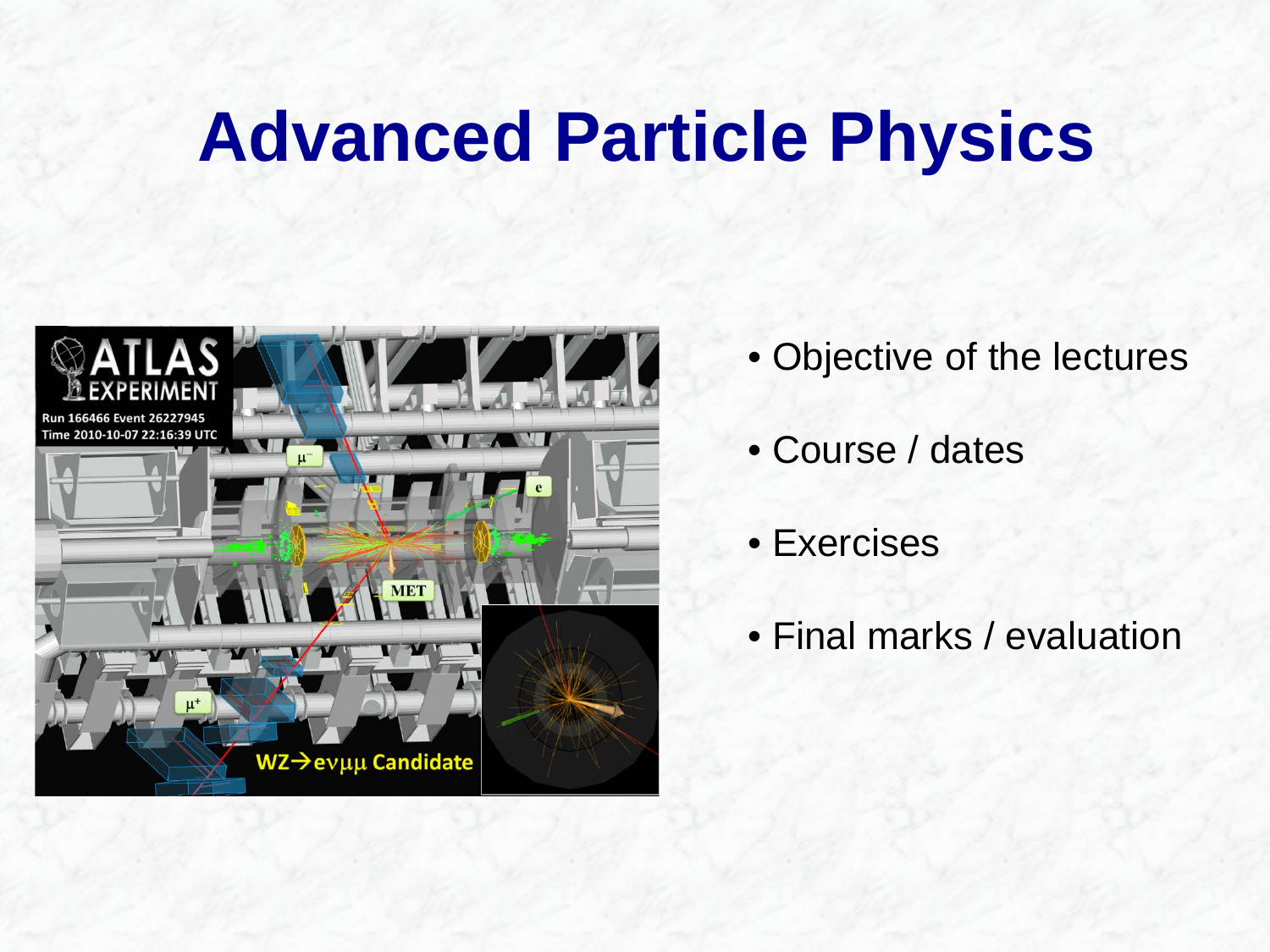## **Objective of the lectures "Advanced Particle Physics"**

Master of Science (M. Sc.) Course: Advanced Experiment

Building on the knowledge acquired in the course Experimental Physics V (*Kerne und Teilchen*), the Standard Model of particle physics is discussed in detail.

Besides the phenomenology, experimental tests at colliders are presented, including recent measurements performed at the CERN Large Hadron Collider.

Problems of the Standard Model which motivate the search for extensions will be discussed as well, together with the present status of these searches.

Prerequisites: - Experimental Physics V (Kerne und Teilchen)

- Relativistic kinematics

- Detector physics (useful, but not necessary) (this semester, by Prof. Landgraf)

Theoretical lecture (in parallel): Quantum Chromodynamics and Collider Physics (Prof. S. Dittmaier)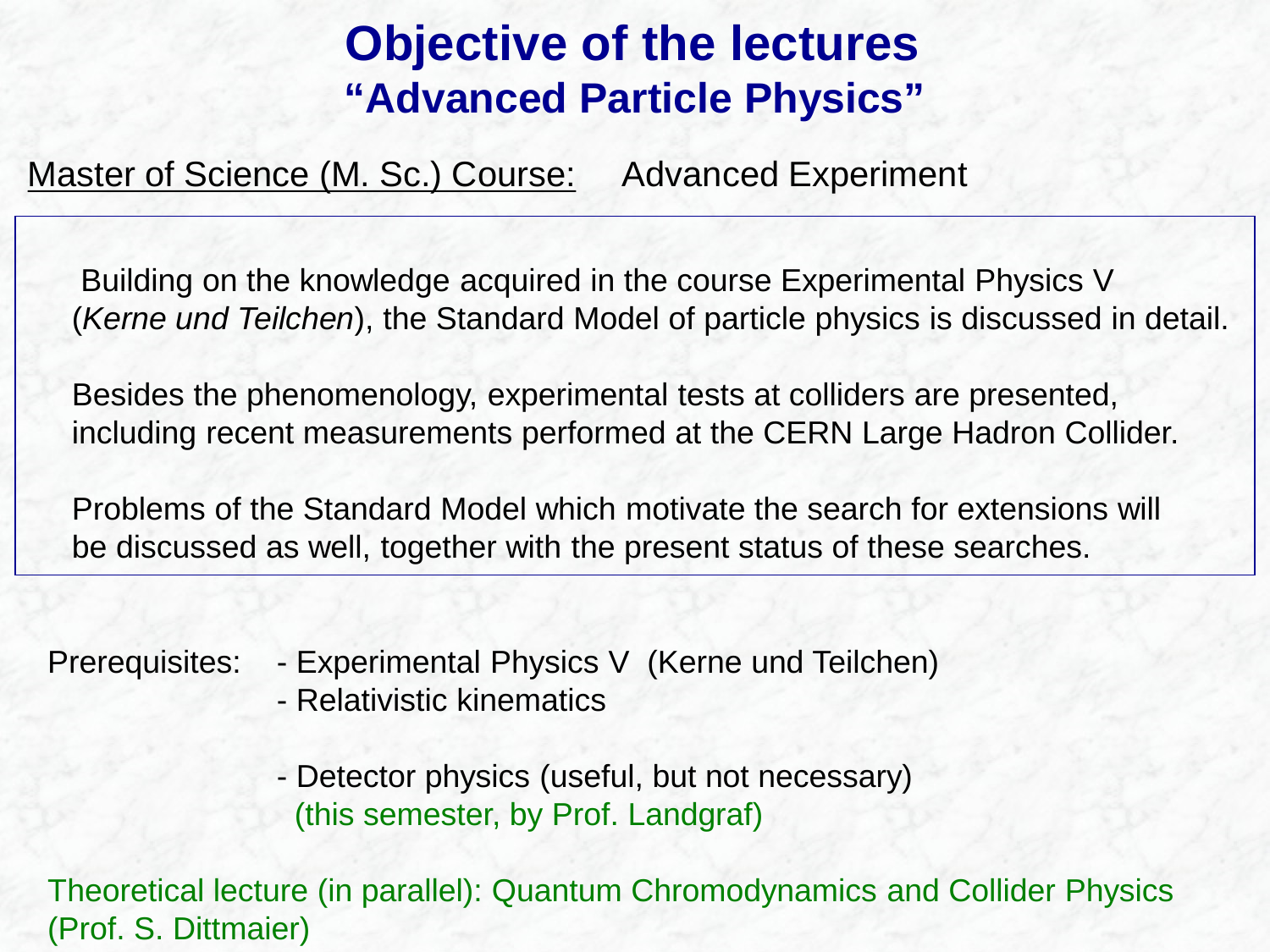|        |                   | <b>Lecture Plan, Particle Physics II</b>      | <b>WS 2013/14</b><br># lecture |                |         |
|--------|-------------------|-----------------------------------------------|--------------------------------|----------------|---------|
|        |                   |                                               |                                |                |         |
|        |                   |                                               | week                           | hours          | balance |
| Mo.    | 21. Oct. 13       |                                               |                                |                | $-1$    |
| Di.    | 22. Oct. 13       | Introduction, Neutrino physics                |                                | $\overline{2}$ |         |
| Mo.    | 28. Oct. 13       |                                               | $\overline{2}$                 |                | $-1$    |
| Di.    | 29. Oct. 13       | <b>Neutrino physics</b>                       |                                | $\overline{2}$ |         |
| Mo.    | 04. Nov 13        |                                               | $\overline{3}$                 |                | $-1$    |
| Di.    | 05. Nov 13        | Neutrino physics, Dirac equation              |                                | $\overline{2}$ |         |
| Mo.    | <b>11. Nov 13</b> | Dirac equation, QED                           | $\overline{4}$                 | $\overline{2}$ | 1       |
| Di.    | 12. Nov 13        | Feynman calculus                              |                                | $\overline{c}$ |         |
| Mo.    | <b>18. Nov 13</b> | <b>Feynman calculus</b>                       | $\overline{5}$                 | $\overline{2}$ | 1       |
| Di.    | 19. Nov 13        | High energy tests of QED                      |                                | $\overline{2}$ |         |
| Mo.    | 25. Nov 13        |                                               | $\overline{6}$                 |                | $-1$    |
| Di.    | 26. Nov 13        | <b>Structure of QCD</b>                       |                                | $\overline{2}$ |         |
| Mo.    | 02. Dez 13        | Deep inelastic scattering, hadron structure   | 7                              | $\overline{2}$ | 1       |
| Di.    | 03. Dez 13        | <b>Experimental test of QCD</b>               |                                |                |         |
| Mo.    | 09. Dez 13        | Experimental test of QCD, II                  | $\overline{8}$                 | $\frac{2}{2}$  | 1       |
| Di.    | 10. Dez 13        | Physics of heavy quarks (b, top)              |                                | $\overline{2}$ |         |
| Mo.    | 16. Dez 13        |                                               | $\overline{9}$                 |                | $-1$    |
| Di.    | 17. Dez 13        | Physics of heavy quarks (b,top)               |                                | $\overline{2}$ |         |
| $Mo$ . | 23. Dez 13        | Weihnachtspause                               |                                |                |         |
| Mo.    | 06. Jan 14        | Feiertag                                      | 10                             |                |         |
| Di.    | 07. Jan 14        | <b>Electroweak interaction</b>                |                                | $\overline{c}$ |         |
| Mo.    | 13. Jan 14        | Electroweak interaction, exp. test            | $\overline{11}$                | $\overline{2}$ | 1       |
| Di.    | 14. Jan 14        | Test of the electroweak interaction           |                                | $\overline{2}$ |         |
| Mo.    | 20. Jan 14        | <b>Higgs mechanism</b>                        | $\overline{12}$                | $\overline{2}$ | 1       |
| Fr.    | 21. Jan 14        | Exp. search for the Higgs boson               |                                | $\overline{2}$ |         |
| Mo.    | 27. Jan 14        |                                               | $\overline{13}$                |                | $-1$    |
| Di     | 28. Jan 14        | Supersymmetry                                 |                                | $\overline{c}$ |         |
| Mo.    | 03. Feb 14        | Exp. search for supersymmetry                 | $\overline{14}$                | $\overline{2}$ | 1       |
| Di.    | 04. Feb 14        | <b>Other extensions of the Standard Model</b> |                                | $\overline{2}$ |         |
| Mo     | 10. Feb 14        |                                               | 15                             |                | $-1$    |
| Di.    | 11 Feb 14         | <b>Other extensions of the Standard Model</b> |                                | $\overline{2}$ |         |

Summe: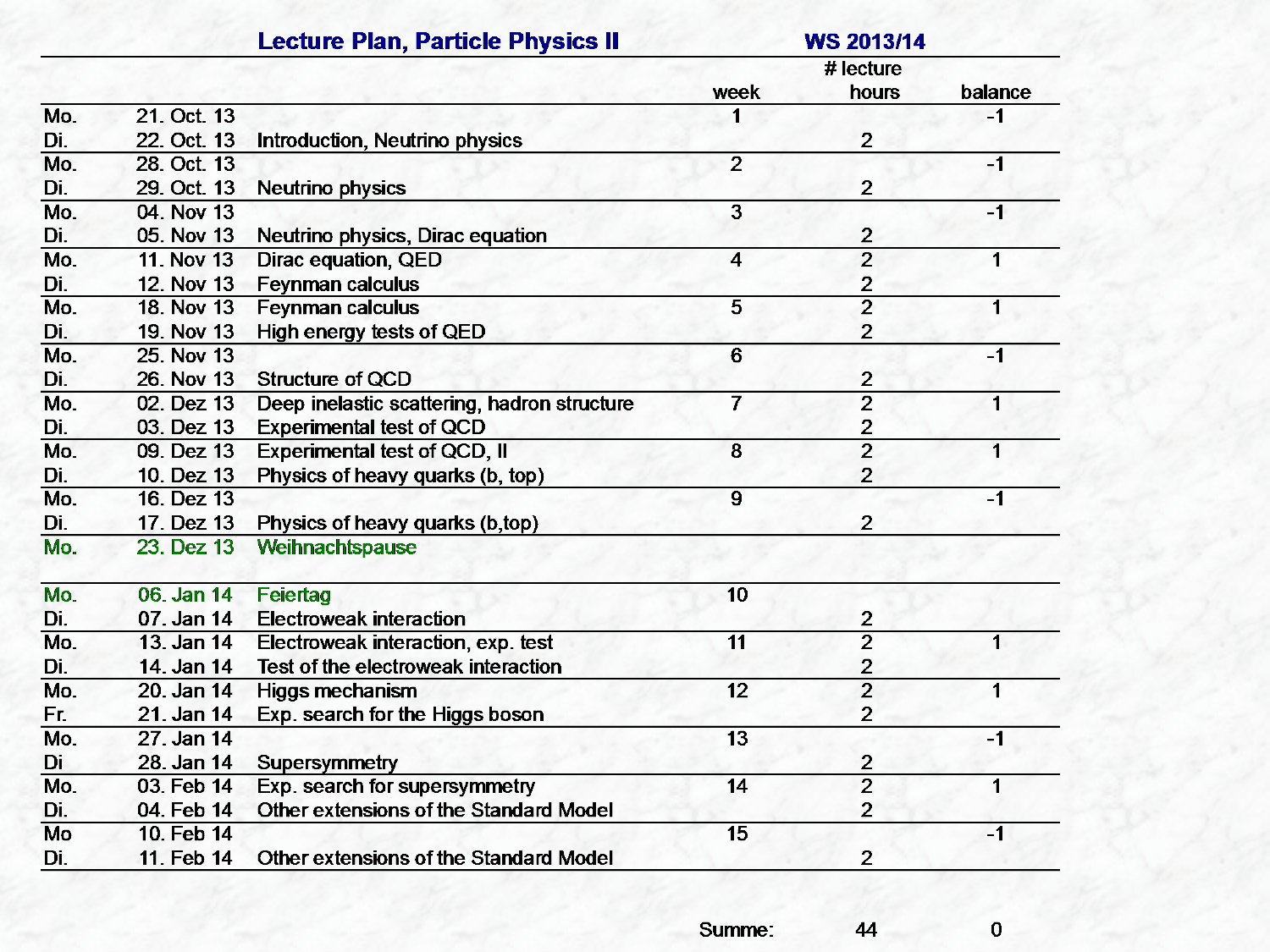#### **Course of the lecture**

Dates: Mon. 10:15 – 12:00 am (see plan on previous slide), SR I Tue. 8.15 - 10:00 am, Hörsaal II

Lecturer: Prof. K. Jakobs Gustav-Mie Haus, 3. Stock, Zi. 03-021 Consultation hours: Fr. 11.00 – 12.00 am Phone: 203 – 5713

> Secretariat: Frau Ch. Skorek, Tel. 203-5715 email: christina.skorek@physik.uni-freiburg.de or [karl.jakobs@uni-freiburg.de](mailto:karl.jakobs@uni-freiburg.de)

Style: Mainly "Black Board", Slides containing diagrams, plots or summaries will be provided for download via internet:

https://portal.uni-freiburg.de/jakobs/Lehre/ws-13-14/advpartphys13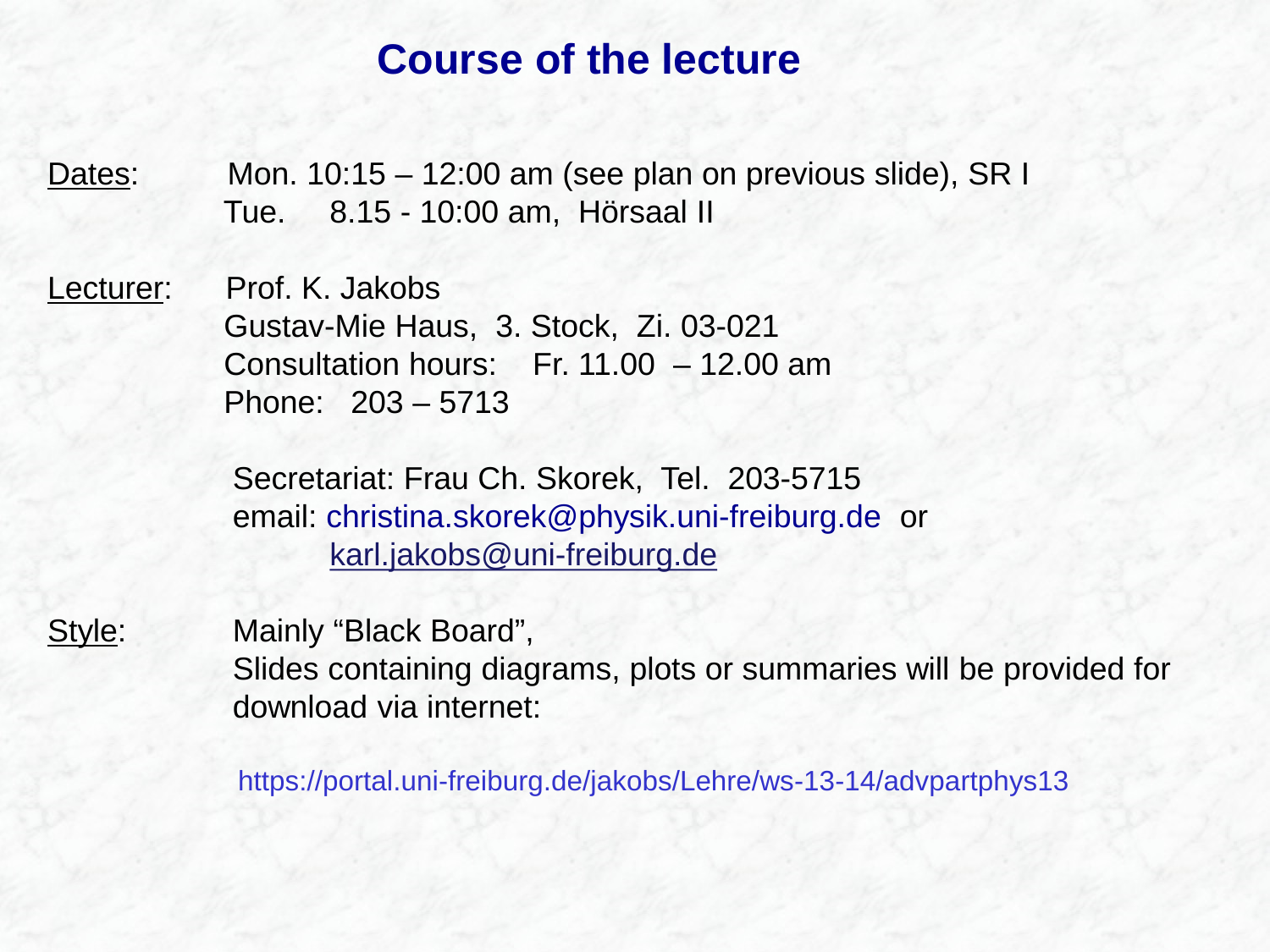# Übungen

Termine: Vermutlich eine Übungsgruppe Möglicher Termin: Fr. 14-16 Uhr (SR I), Ausweichtermin: Mi. 10-12 Uhr (Seminarraum WB)

Übungsleiter: Claudia Giuliani, Dr. Romain Madar email: claudia.giuliani@physik.uni-freiburg.de romain.madar@physik.uni-freiburg.de

Übungsaufgaben: - Müssen wöchentlich gelöst werden (Hausaufgaben) ; - Abgabe bis spätestens Mittwochs 10:00 Uhr

- (Briefkasten, Erdgeschoss Gustav-Mie Haus)
- Maximal zwei Personen können zusammenarbeiten
- Teilweise werden Computer-Aufgaben gestellt PYTHIA Monte-Carlo-Programm, Simulationsrechnungen, CIP-Pool account
- Übungen: Dienen zur Besprechung der Aufgaben, korrigierte Blätter werden vom Assistenten zurückgegeben, mit Punkten bewertet;
	- Jeder, der Aufgaben richtig gelöst hat, muss in der Lage sein, diese an der Tafel vorzurechnen !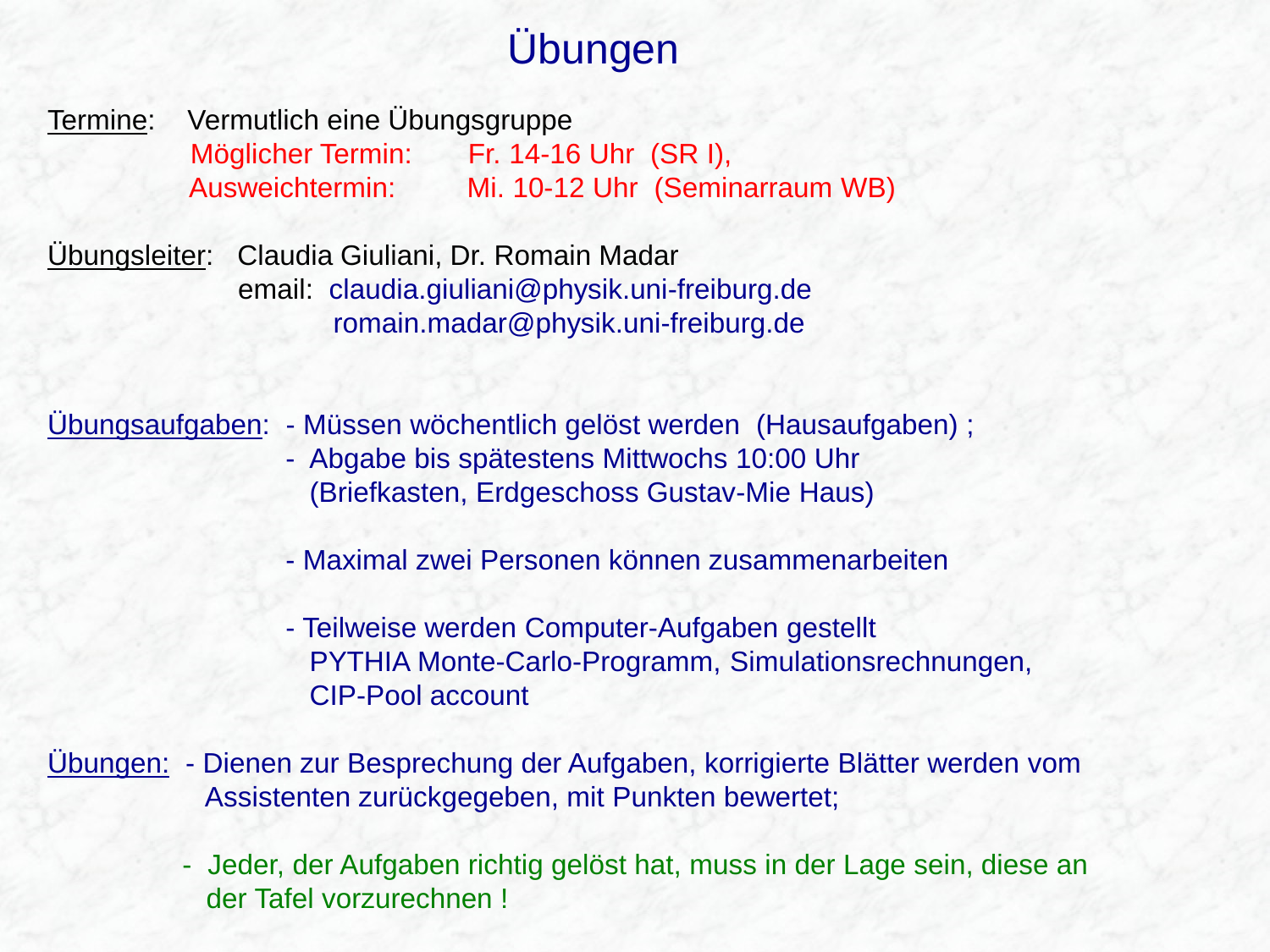### **Examinations, Marks**

- **1. Exercises and written examination (Klausur)**
- 1. Requirement for "pass": 50% of achievable points

| Weighting: Exercises |                            | 25%  |
|----------------------|----------------------------|------|
|                      | <b>Written examination</b> | 75 % |

- Date of written examination: Tue. 18. February 2014, 9:00 11:00 am 2nd pass (Nachklausur), Tue. 08. April 2014 9:00 – 11:00 am (The points achieved in exercises will be counted with the same weight as before)
- Registration for written examination will be done online, web-interface